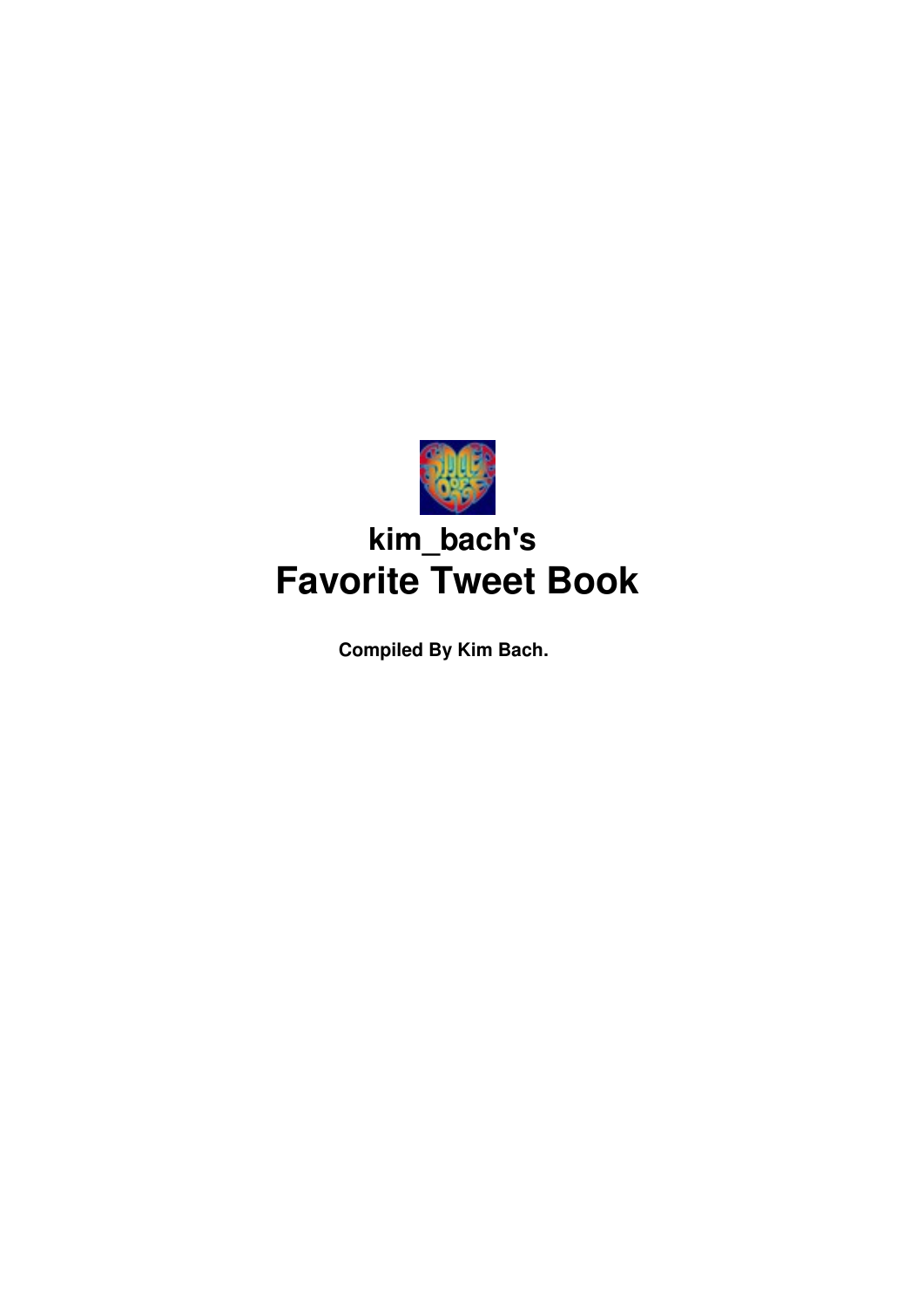

kim\_bach

Kim Bach

Jeg er på rekreation, og jeg vil ikke bytte for en million

Copenhagen, Denmark

http://www.kimbach.org/wiki/index.php/July\_in\_December

*All content © Kim Bach. All rights reserved.*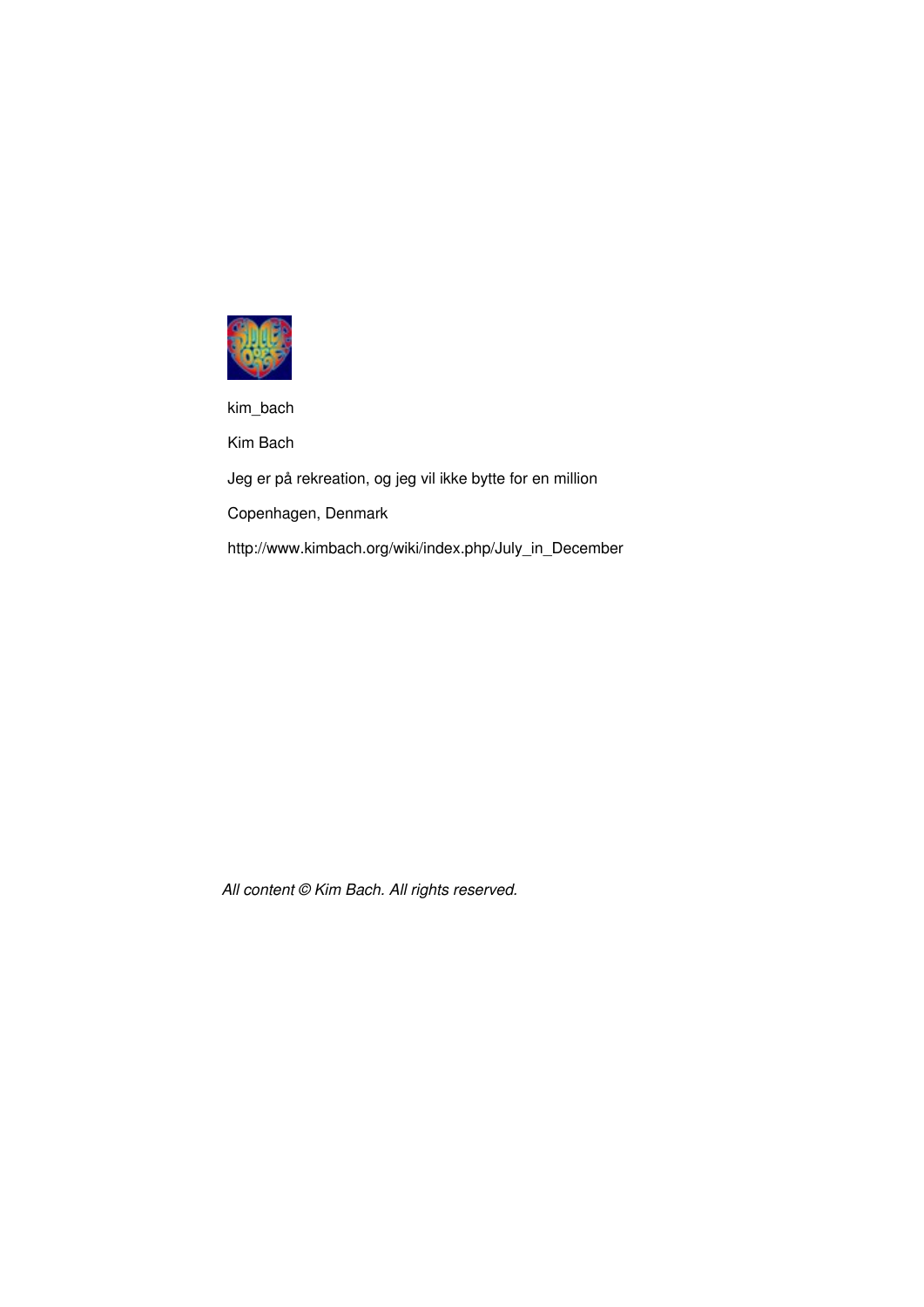## **2009**

### *April*

Saturday, 18th of April.

15:10:18 New blog post: When the Wheels Come Off <http://www.dreammanifesto.com/wheels.html> By: **dreammanifesto**

Wednesday, 22nd of April.

20:40:50 twitter deconstructed: twitter is the facebook crowds entry to the open participatory web - and the bloggers return to immediacy and voice By:**mygdal**

Friday, 24th of April.

08:20:11 Je autopsie l'emblème national. By:**nabzone**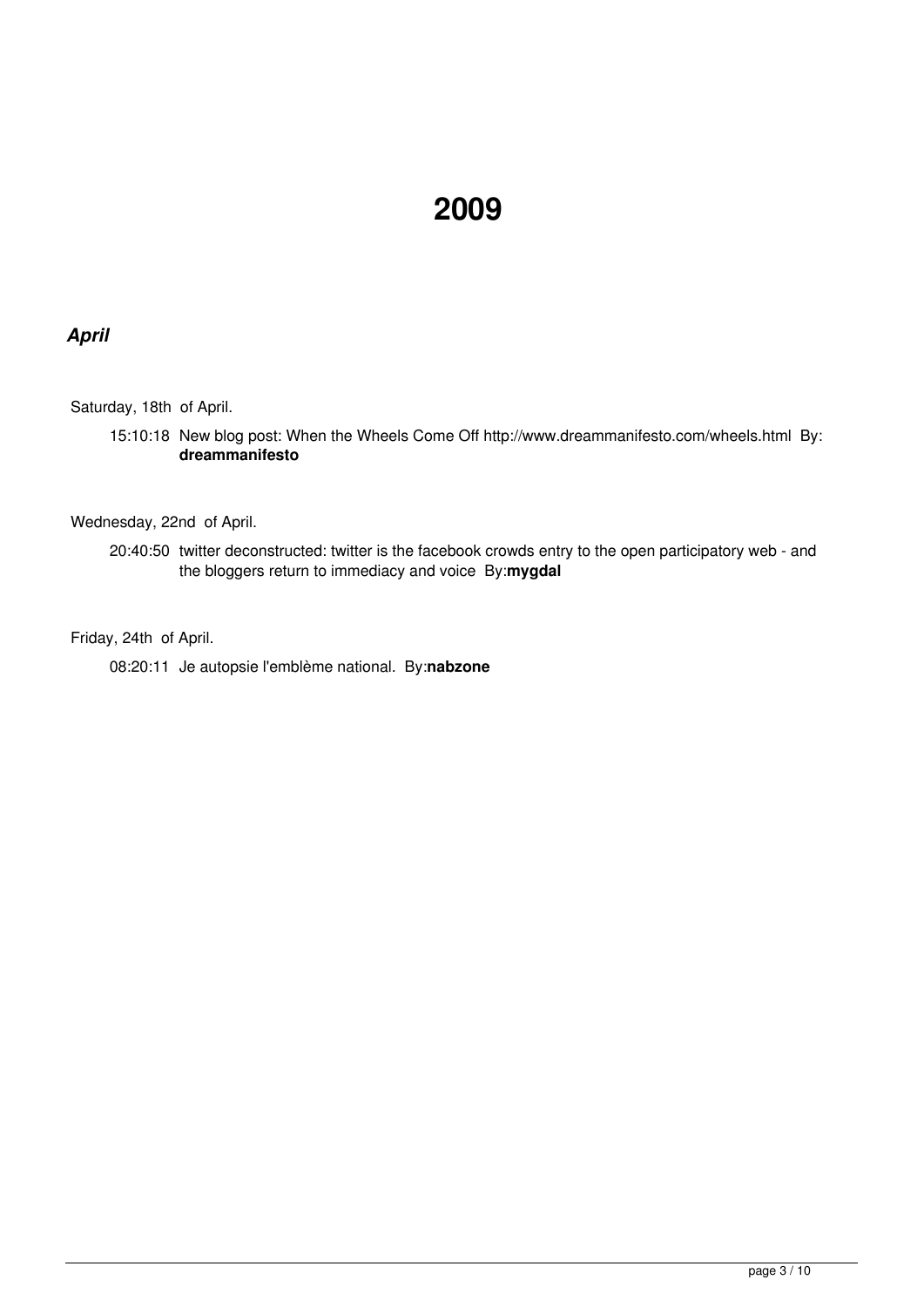## *May*

Saturday, 2nd of May.

17:19:04 Anjulie – Boom <http://snipr.com/h7r07> By:**prosperlleu**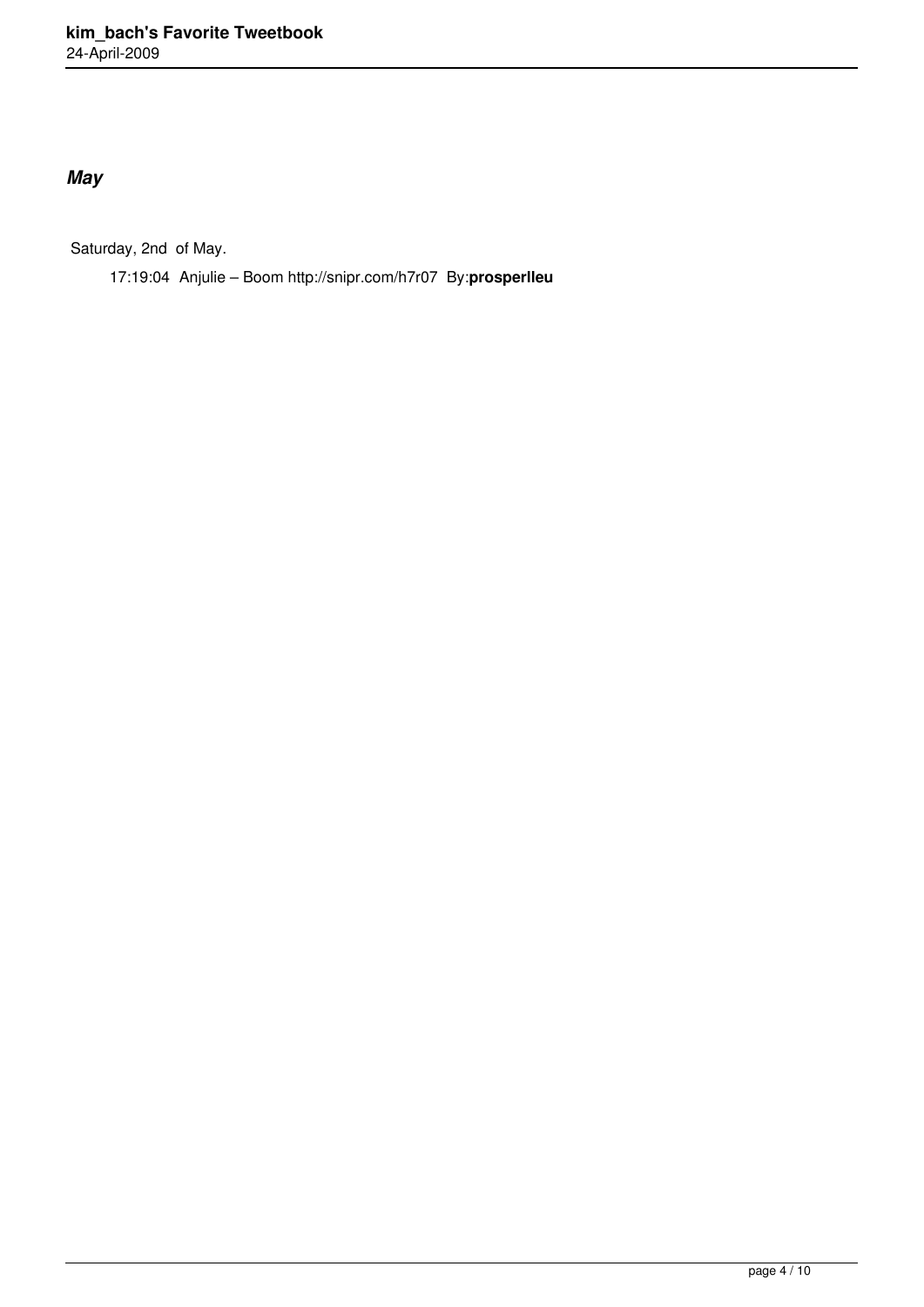#### *June*

Saturday, 20th of June.

15:23:21 The morning mantra again: Be yourself, everybody else is already taken! By:**dreammanifesto**

Sunday, 28th of June.

15:00:58 @kim\_bach :) nice! see this world clearer, don't run away from pain, always face it, enjoy this worlds pain as you would its sweetness! ;) By:**jelveh**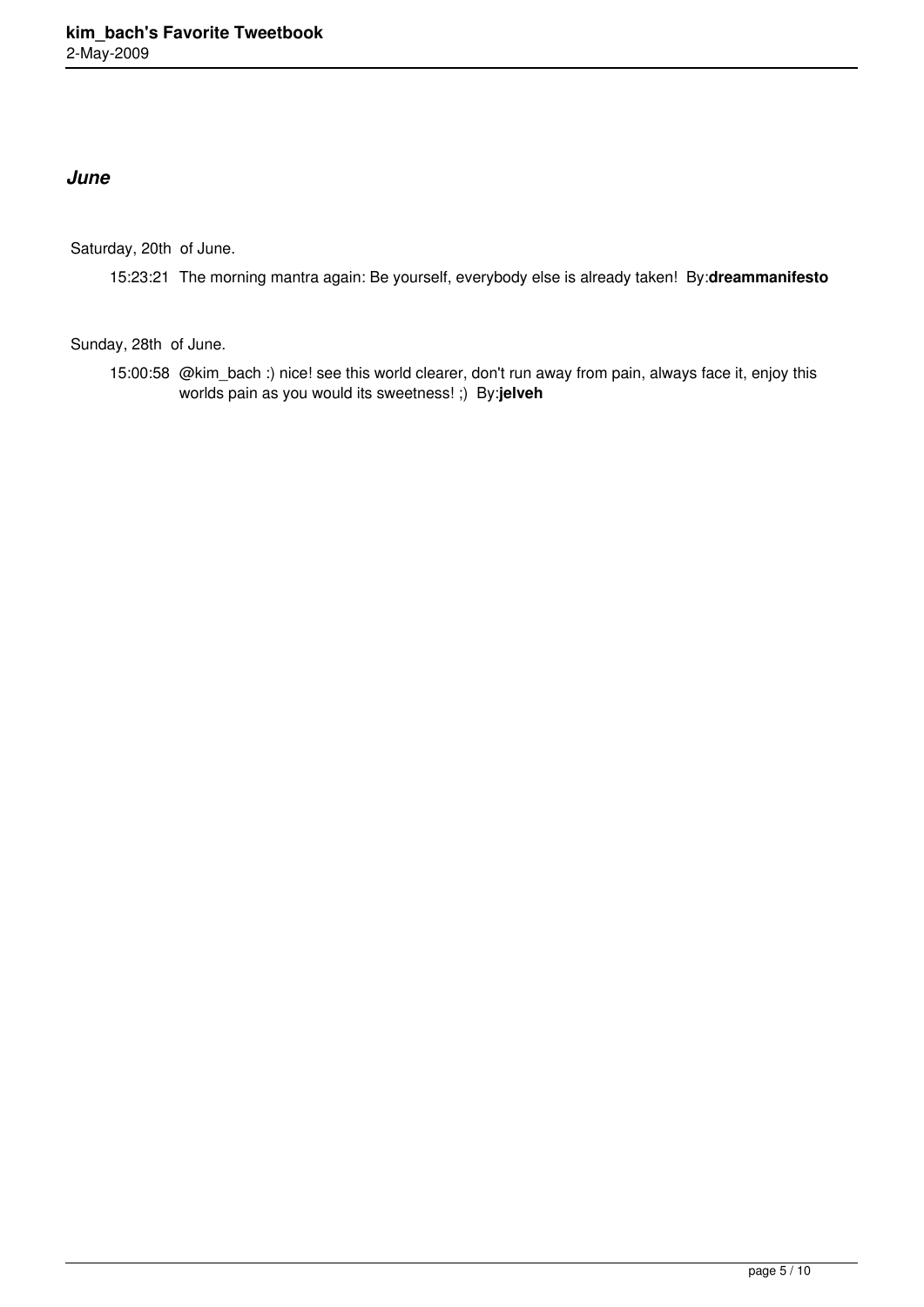## *September*

Wednesday, 30th of September.

10:09:36 Watching random Youtube videos should have expected this: @kim\_bach shows up at 2:10 in this vid <http://bit.ly/3u4RGo> By:**rgreve**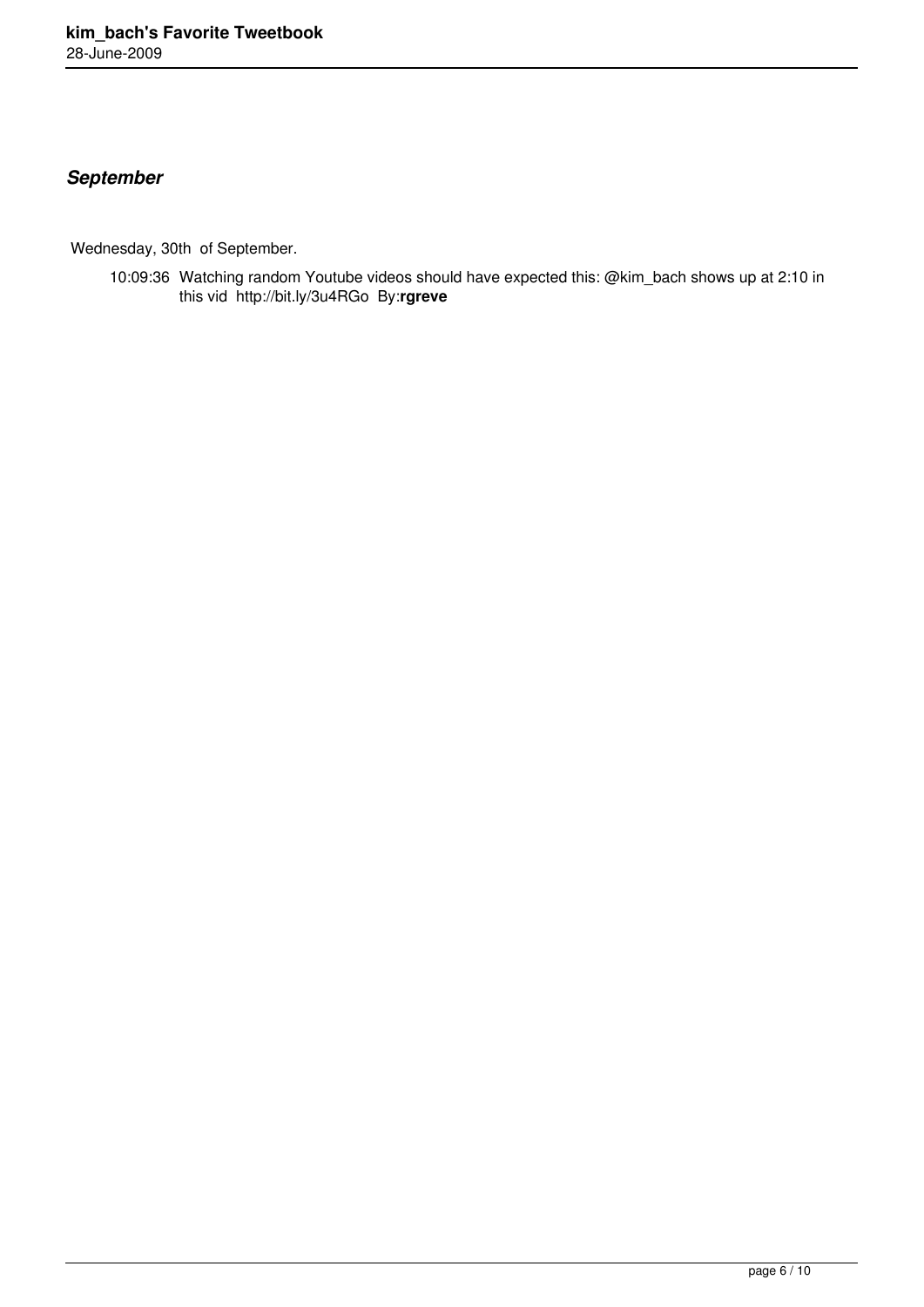#### *October*

Thursday, 1st of October.

- 16:04:04 "Reverse Graffiti" Artist Paul Curtis Shows Us How Dirty We Really Are <http://bit.ly/3F4I7F> By: **catarino**
- 16:11:36 reverse ping pong grafitti ;) rt @r27 More Reverse Grafitti<http://twurl.nl/qmsn5i>for @catarino By:**catarino**

Wednesday, 7th of October.

10:35:50 @kim\_bach keep me in the loop, I might be interested! By:**hammerfar**

Thursday, 8th of October.

13:59:11 #ftlive statsministeren henter vand til Villy Søvndal. Begrebet vandbærer får nyt indhold. By: **vestager**

#### Wednesday, 14th of October.

12:15:43 Is there a WordPress-plugin, that can (on the user's frontend) export a post as a Kindle .azw file? By:**larskjensen**

#### Monday, 19th of October.

17:26:21 @kim\_bach Hi Kim, it's from "The Prophet", Great stuff!<http://tinyurl.com/m48xpg> By: **FullRegaliaDE**

Tuesday, 20th of October.

- 08:15:14 The Three Laws of Open Government Data (Find, Use and Share): 1. If it can't be spidered or indexed, it doesn't exist. By:**OIOREST**
- 08:15:51 2. If it isn't available in open and machine readable format, it can't engage By:**OIOREST**
- 08:21:37 RT @hoegh: Der er allerede en række spændende ideer i #ODIS konkurrencen: <http://digitaliser.dk/group/406812/resources> By:**christianlanng**

Friday, 30th of October.

07:26:34 is you want to send your thoughts to space check out<http://www.beinspace.com> @kim\_bach By:**beinspace**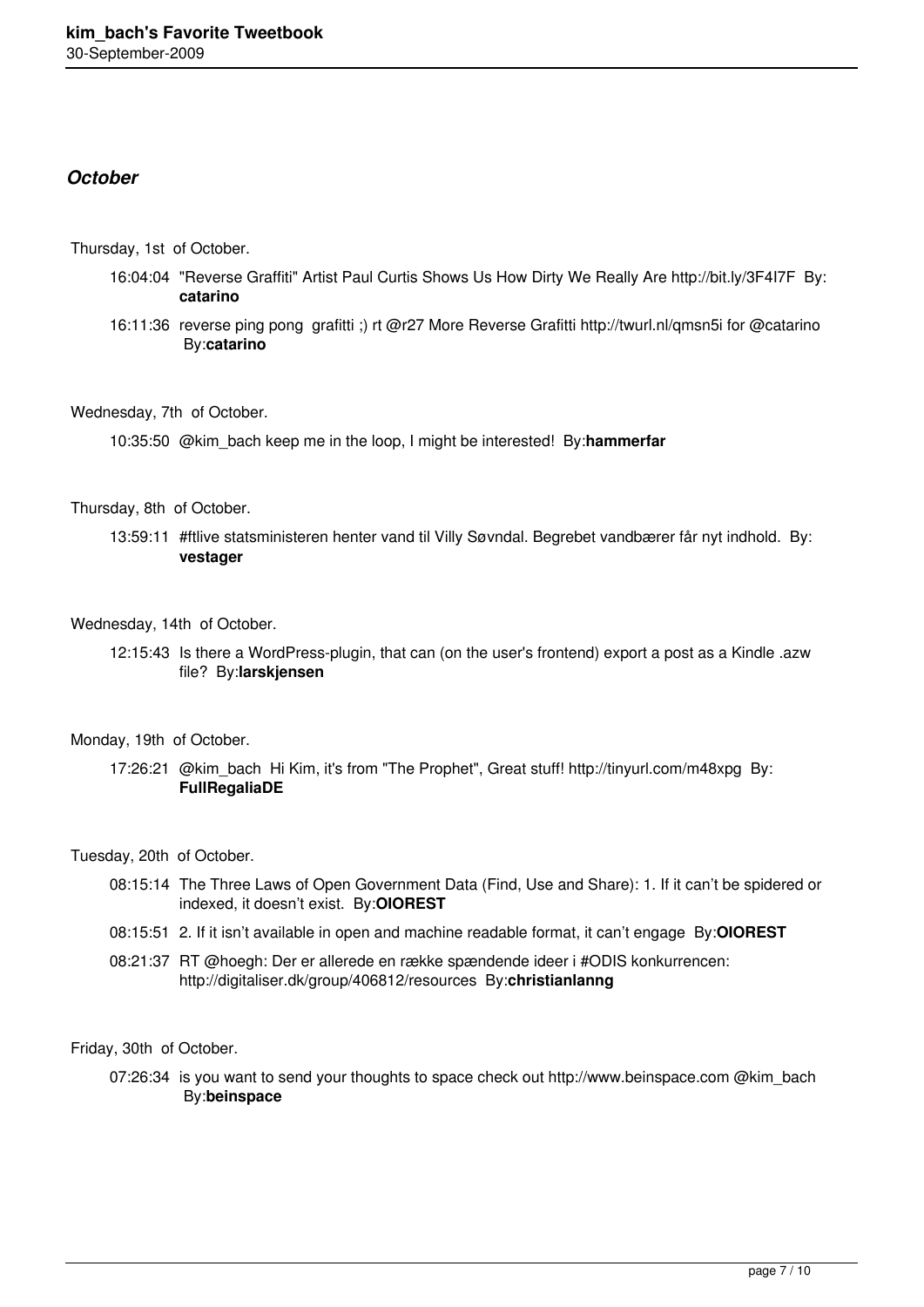#### *November*

Sunday, 8th of November.

02:13:34 USEFUL! RT @RobLear: How to Travel the World with 10 Pounds...(Plus: How to Negotiate Convertibles and Luxury Treehouses)<http://is.gd/1ljox> By:**kim\_bach**

#### Saturday, 14th of November.

11:46:02 #EcoWiki Session ist vorbei. Größtes Fazit:<http://codecheck.info>:/ #bchh09 By: **Bastian\_twitter**

Friday, 20th of November.

13:13:55 OMMwriter is fantastic. just wrote first poem in it. the music&background are very calming and inspiring..[.http://bit.ly/2vq7sY](http://bit.ly/2vq7sY)  By:**Daria**

Monday, 23rd of November.

18:36:56 @kim\_bach PA i hvilken størrelsesklasse? Og til hvilke forhold? Har mange gode erfaringer med <http://2tu.us/14yd> By:**thoeger**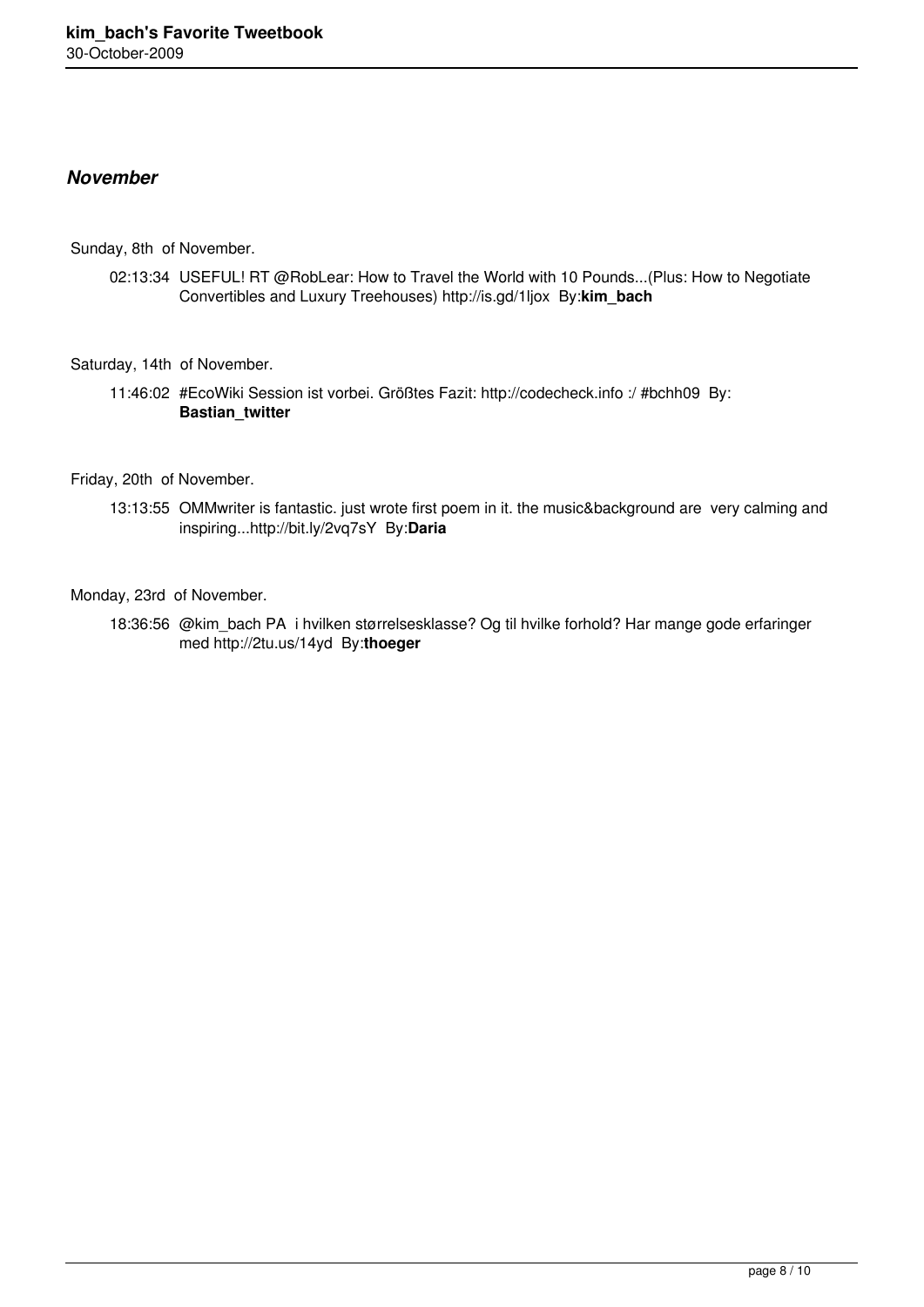#### *December*

Tuesday, 22nd of December.

03:15:08 There are 100,000 pages of videos in the music category. All Free You are likely to find a video you adore. Click here <http://bit.ly/4jqQH4> By:**lorenpmatthews**